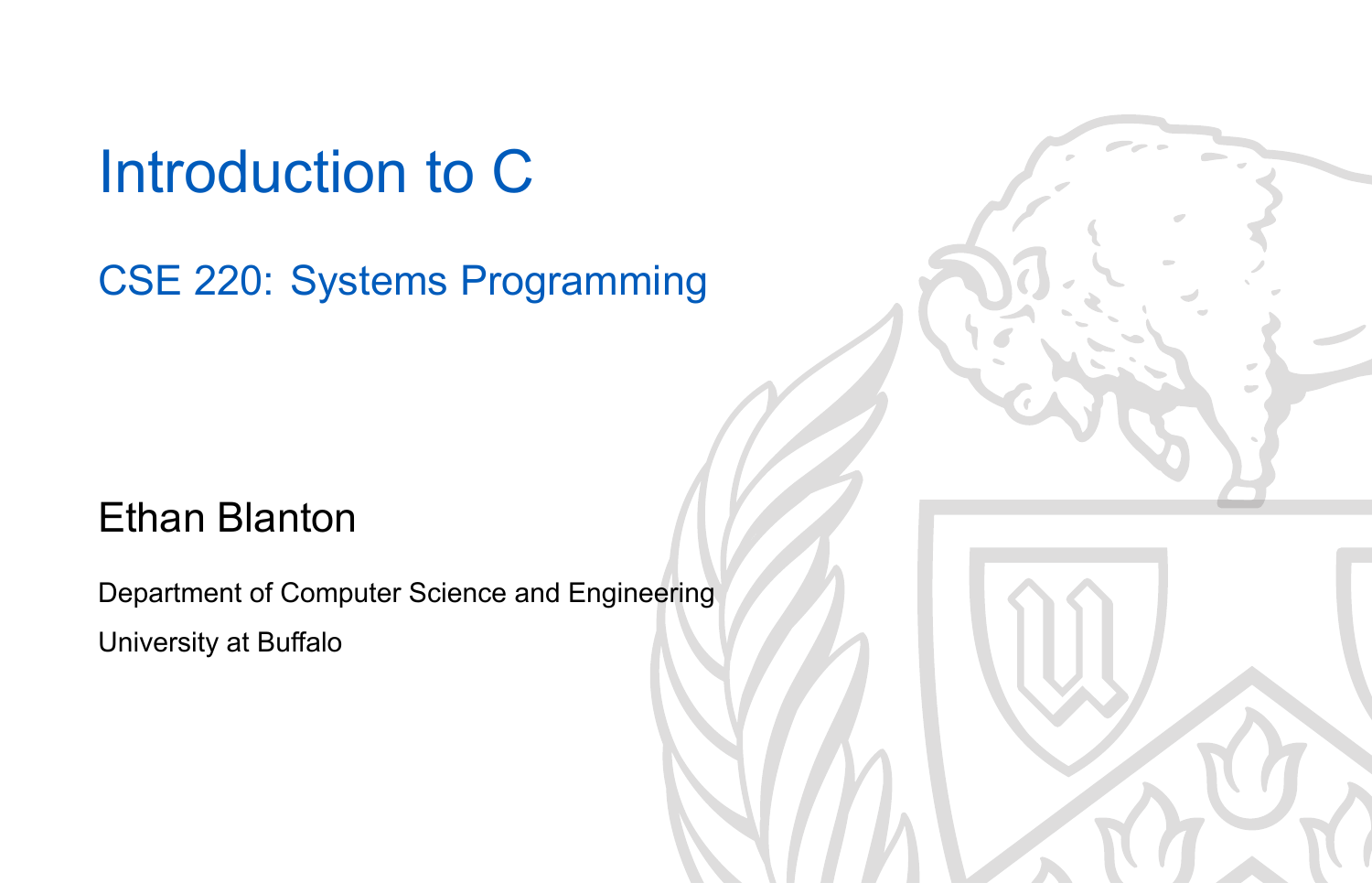## Welcome to CSE 220

My name is Ethan Blanton.

Contacting me:

**Email:** eblanton@buffalo.edu **Office:** Davis 334 *(irrelevant, of course)* **Office Hours:** Monday 10:00-11:00 Thursday 14:00-16:00 or by appointment

The syllabus is on the course web page<sup>1</sup> and UBlearns.

*So are these — and all other — slides!*

<sup>1</sup> https://www.cse.buffalo.edu/~eblanton/course/cse220/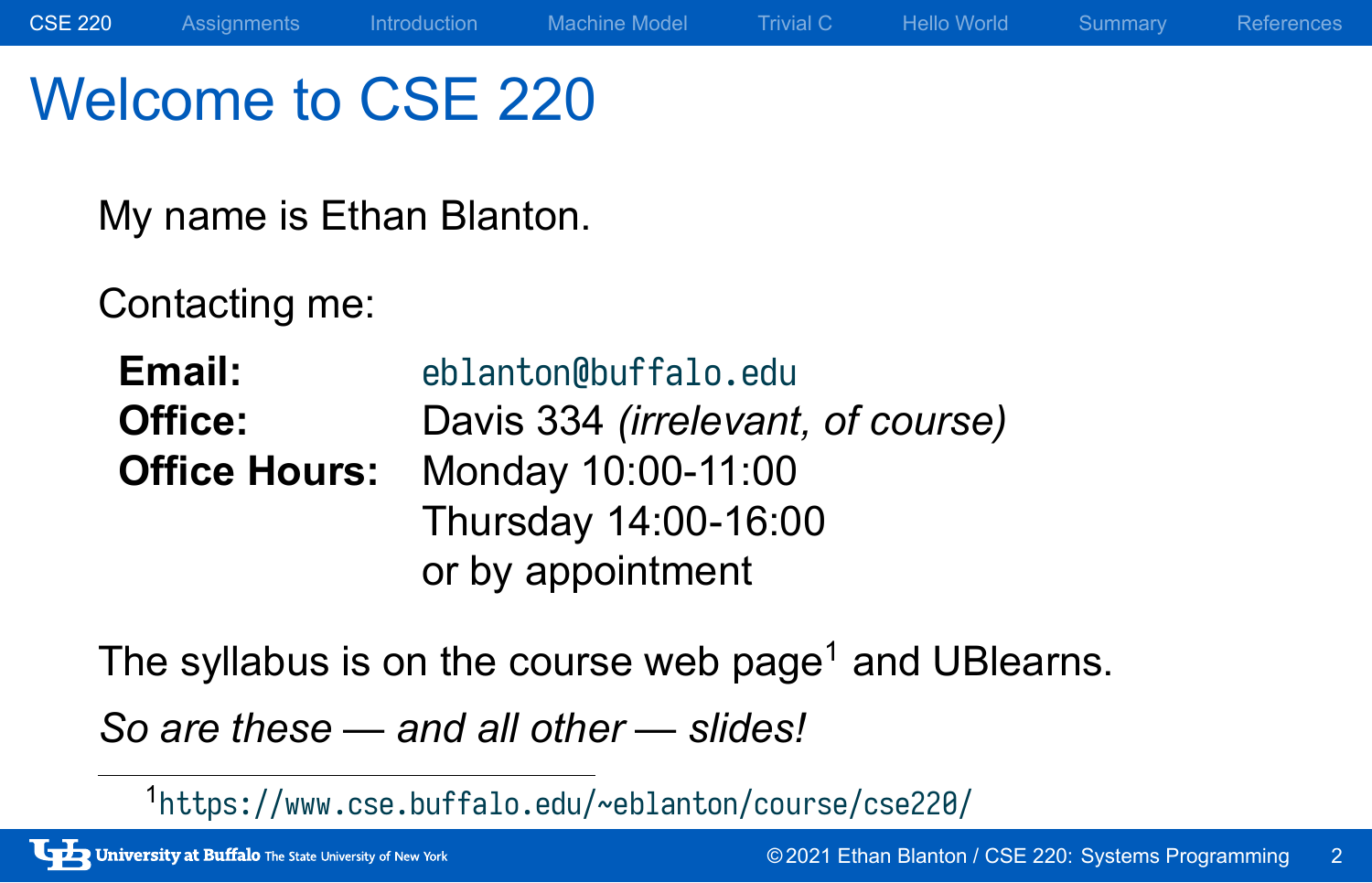# Systems Programming

This course is concerned with systems programming.

You will learn:

- **More about the structure and properties of computer** systems
- How architecture affects programs
- $\blacksquare$  How to effectively write efficient and correct programs
- The C programming language and POSIX API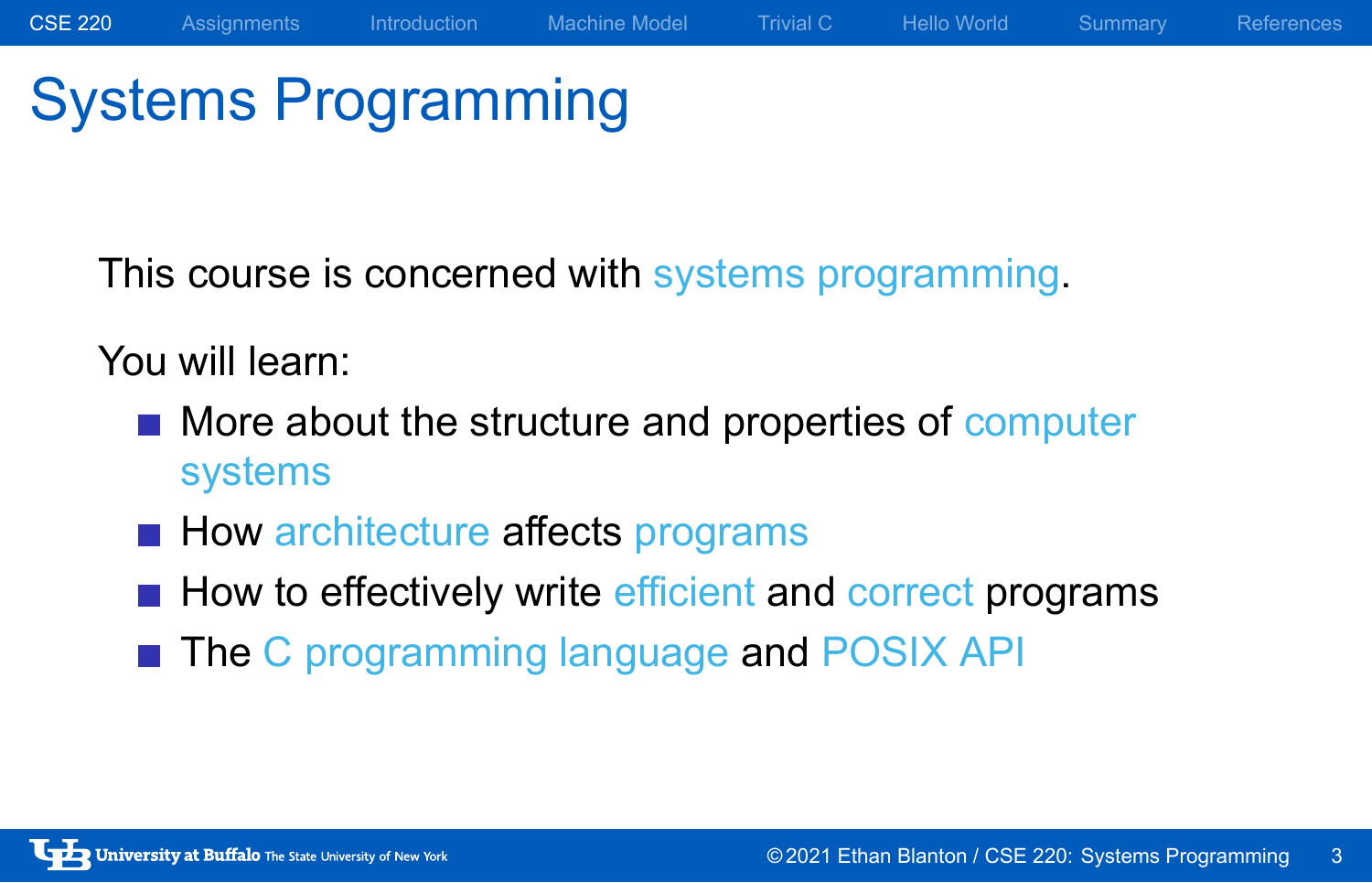# Programming in Context

Programming doesn't occur in a vacuum.

Computer systems have greatly influenced our:

- **Programming languages**
- Development tools
- Preferred algorithms

This course will help you understand that context.

This may be one of the hardest classes you take at UB.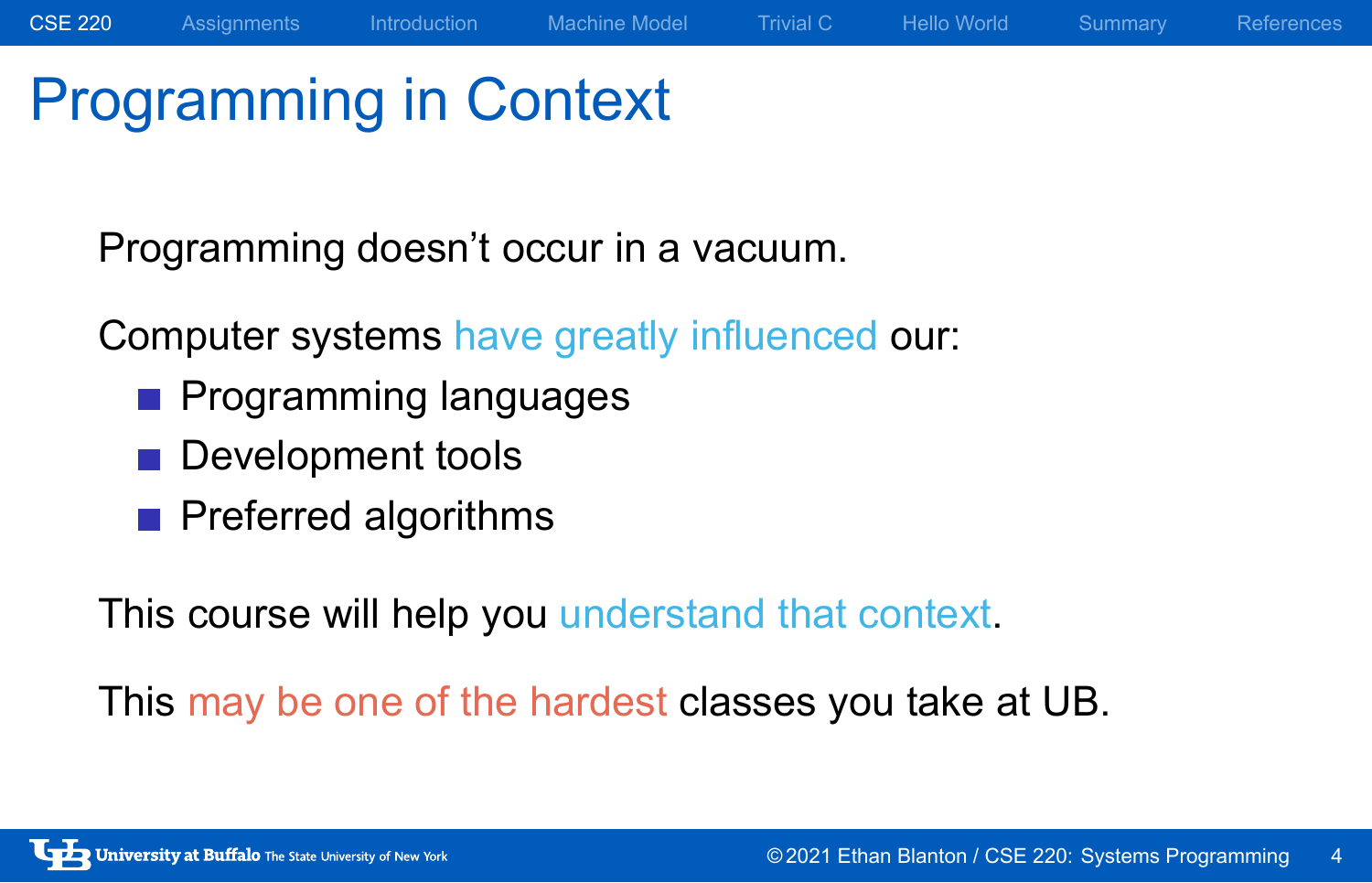## Today's Assignments

### **Immediately**:

- Read the Syllabus.
- Watch the intro videos on Panopto.

### By **Beginning of lab this week**:

- Create a GitHub account if you don't already have one.
- Download and install the course VM (Spring 2021!).
- Watch the lab video, read the handout, and take the quiz.

### By **next Friday**:

Complete the AI quiz and Course Format quiz.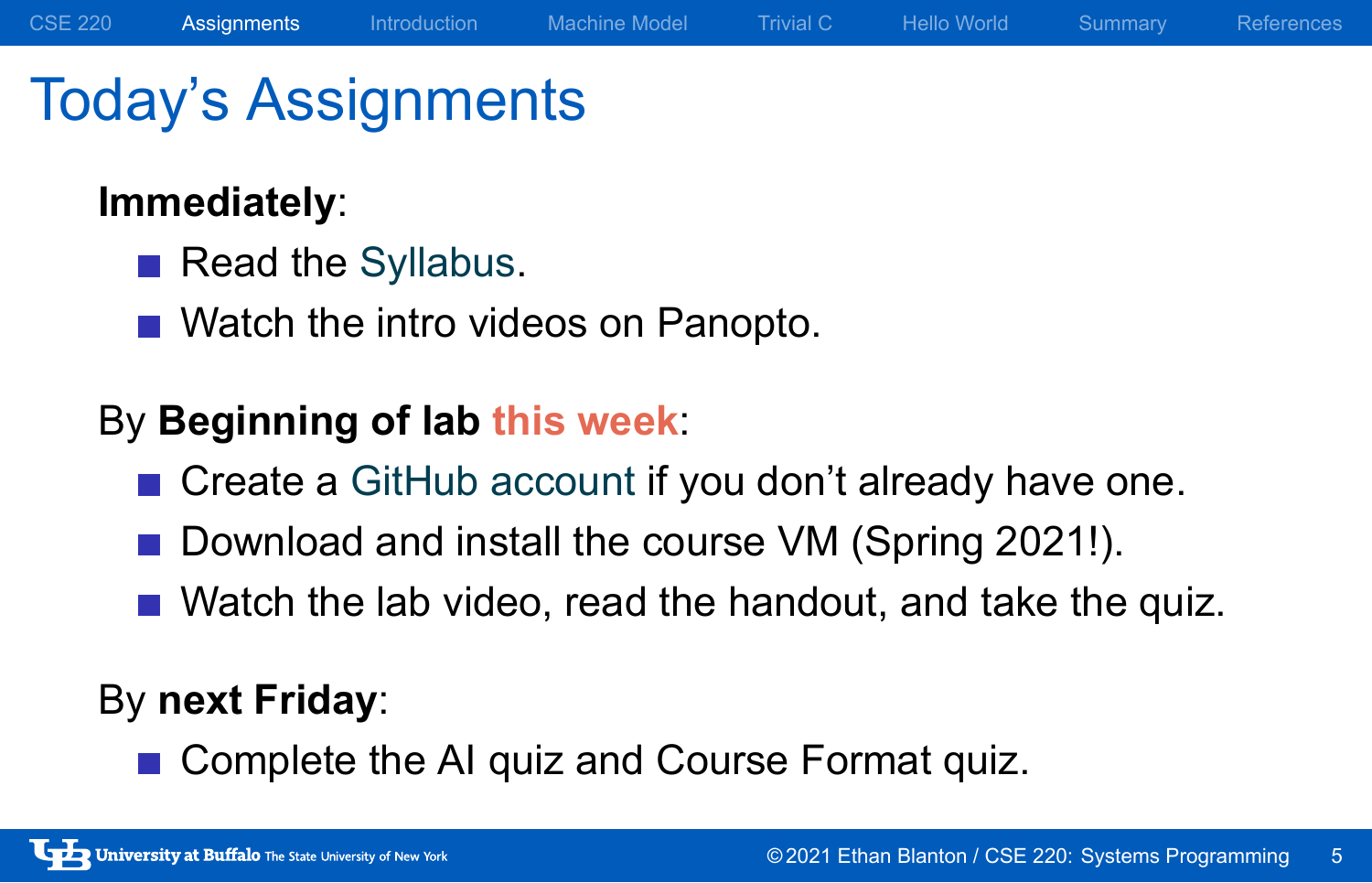Lab

# We have labs this week!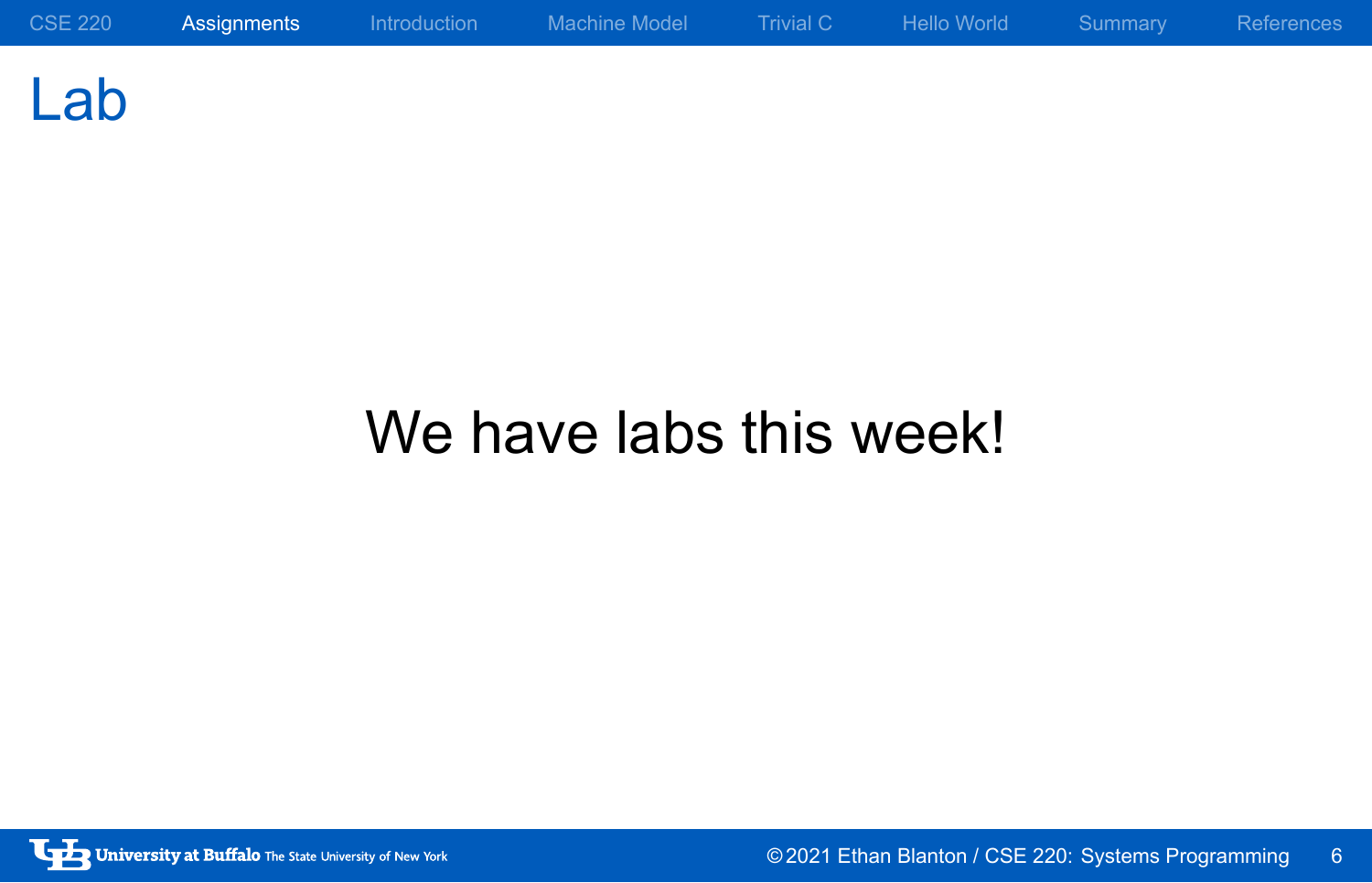# Why C?

There are dozens of programming languages. Why C?

C is "high level" — but not very.

- C provides functions, structured programming, complex data types, and many other powerful abstractions
- ...yet it also exposes many architectural details

Most operating system kernels are written in C.

Many runtimes and virtual machines are written in C.

C influences many other languages.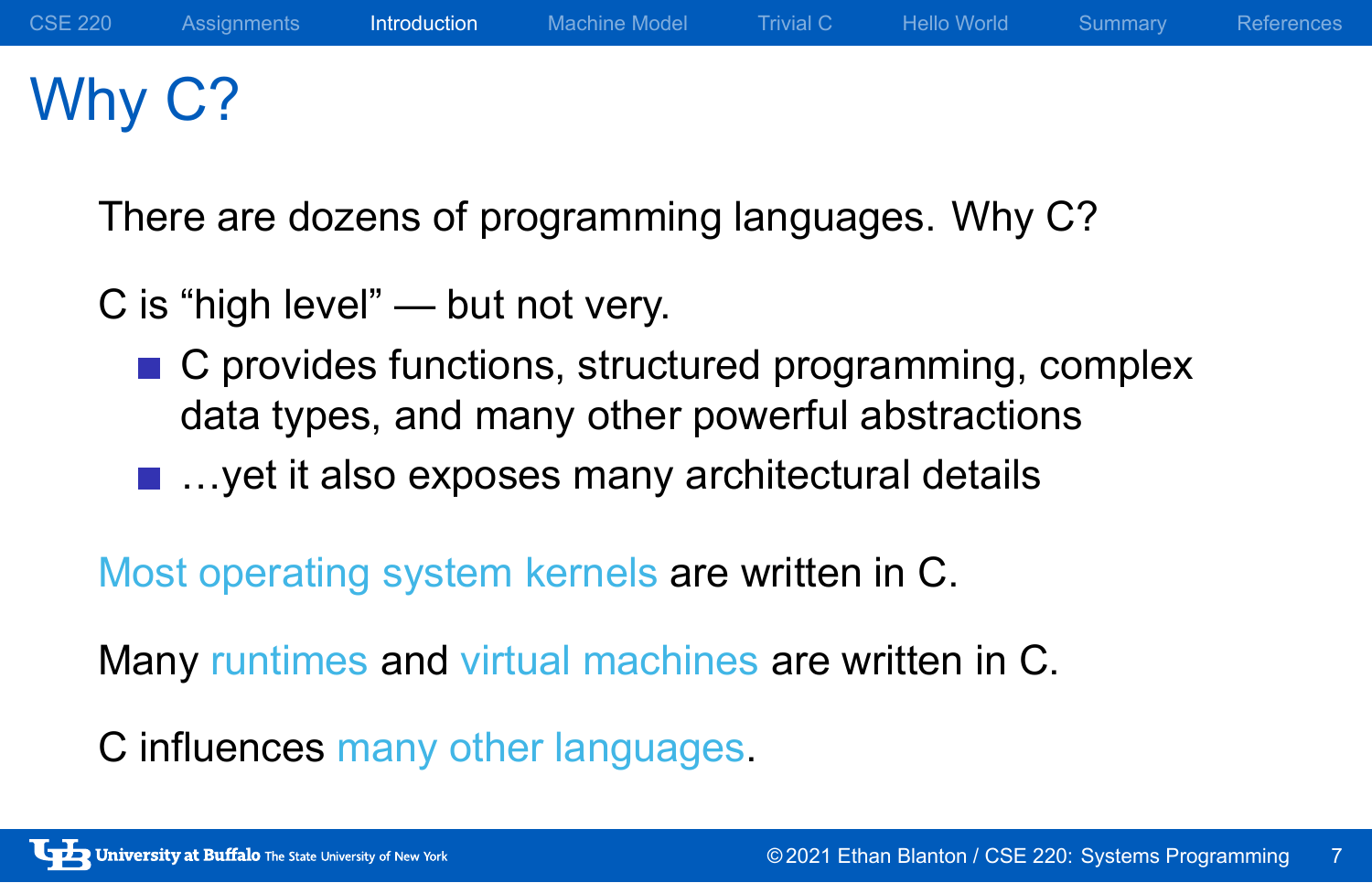# Effective C

Effective C programming requires that you master the machine.

You must be aware of its architecture and details of operation.

We will be using C in Linux on x86-64.

The dialect of C we will use is C99.<sup>2</sup>

The compiler we will use is gcc.

<sup>&</sup>lt;sup>2</sup>K&R describes ANSI C (C89), but we will discuss the differences when important.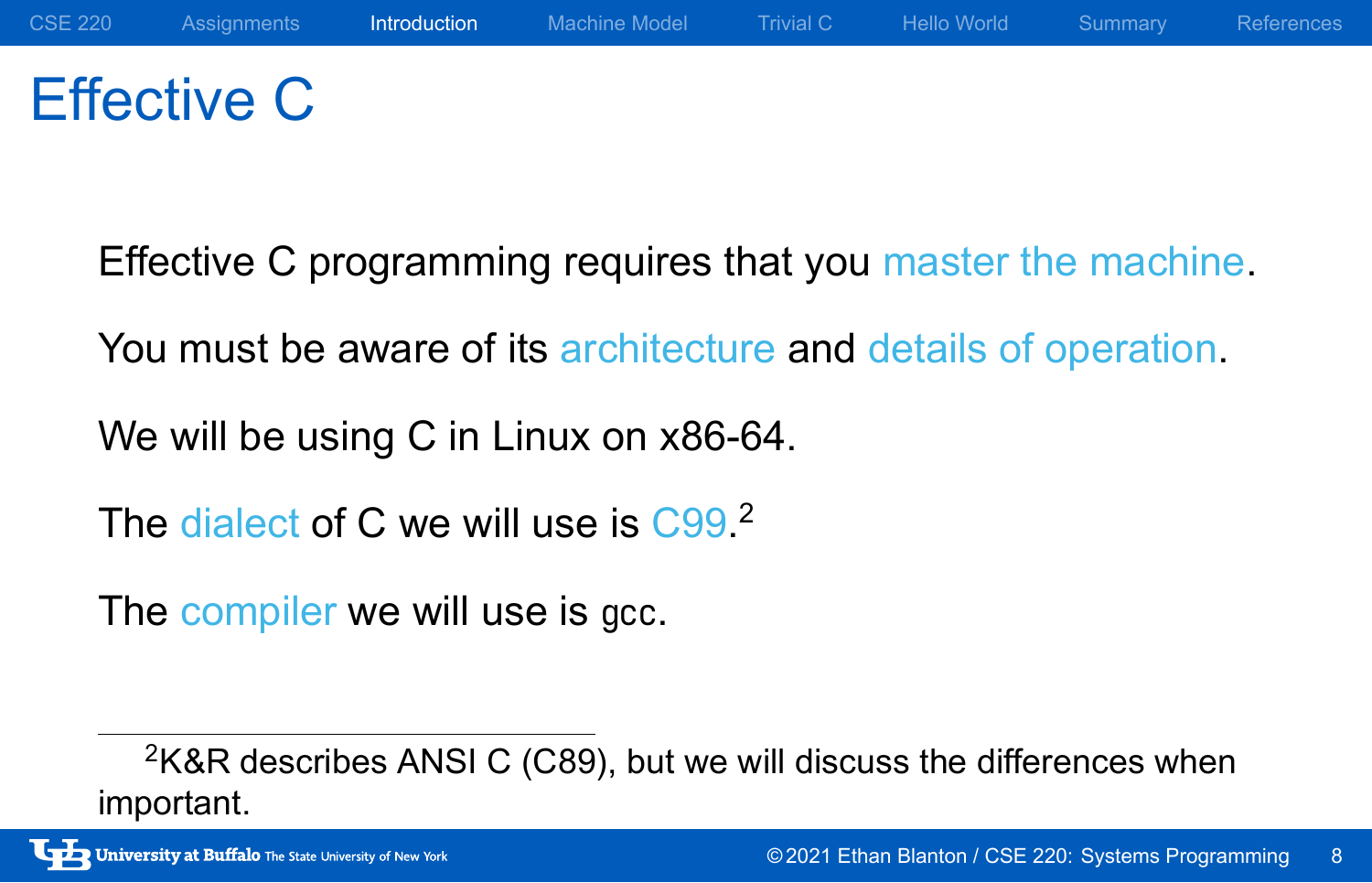## CSE 220 and C

That said, CSE 220 is not (only) about learning C.

CSE 220 teaches you systems concepts, and you will implement them in C.

We will not cover all details of C syntax.

We will cover key ideas and particularly important syntax.

### You should consult:

- The C Programming Language (K&R)
- **Unix man pages**
- Given code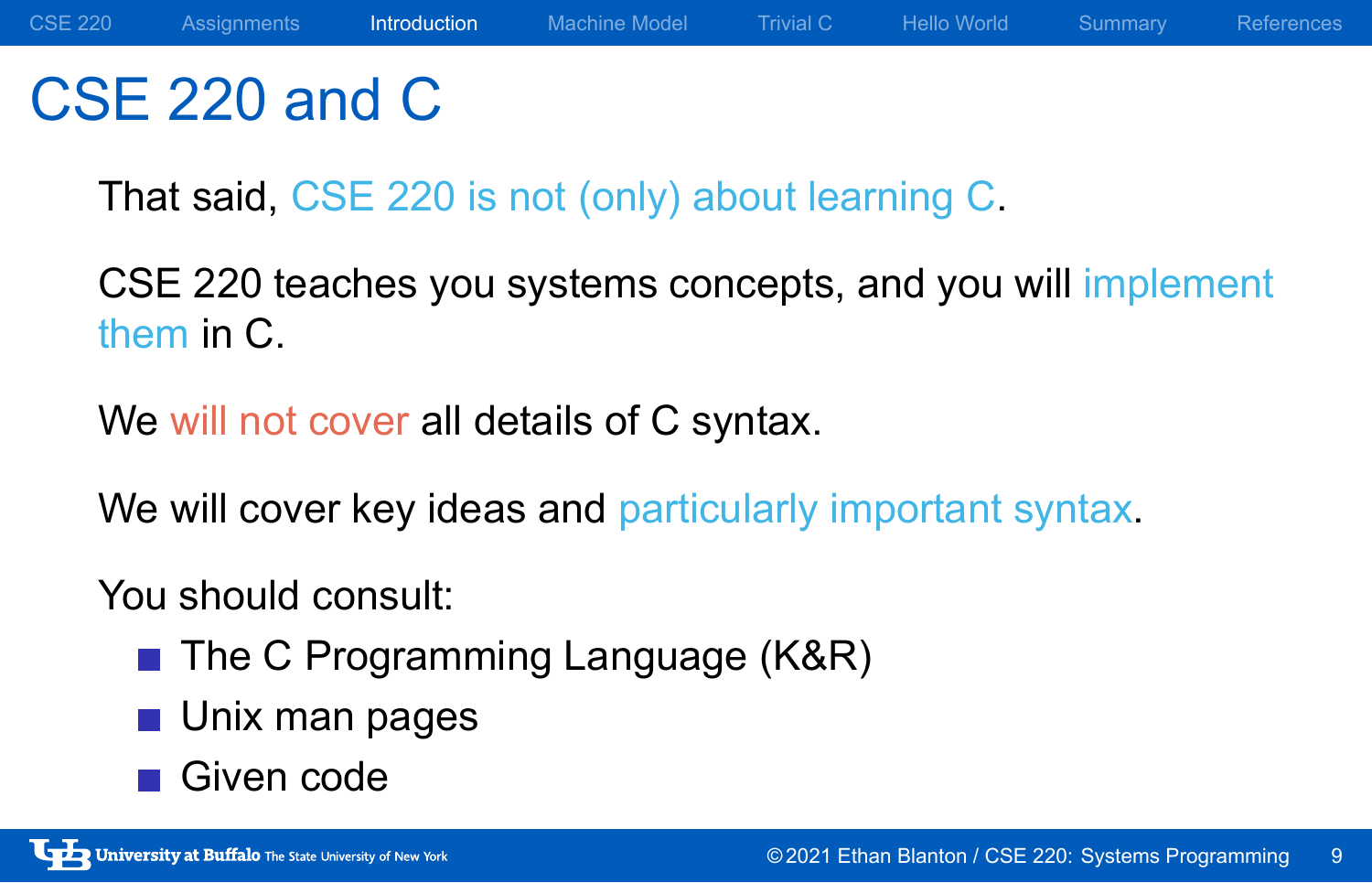## On Precision

In this course I will attempt to be precise, but must simplify some things.

Usually this is because the details:

- **a** are unnecessarily confusing, or
- require knowledge you are not expected to have.

If something here conflicts with the standard or the compiler, the standard or compiler wins.

I will try to mark imprecise statements with a pilcrow: ¶.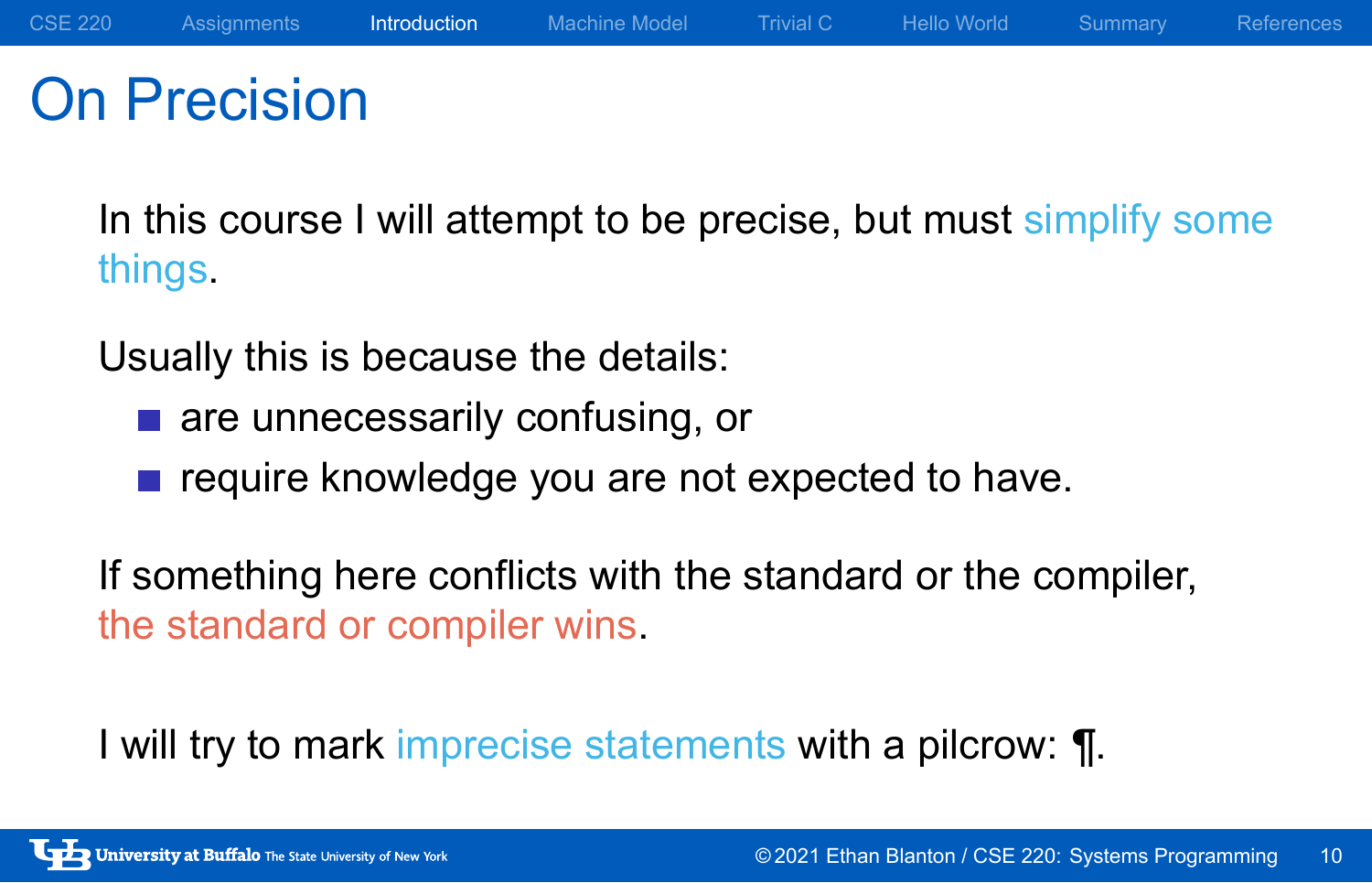# The Processor and Memory

The C language exposes a particular machine model.

Data is stored in memory at accessible addresses. **T** 

The CPU manipulates data stored in memory.

Program code is executed as a series of instructions:

- **Also stored in memory**
- Though possibly not accessible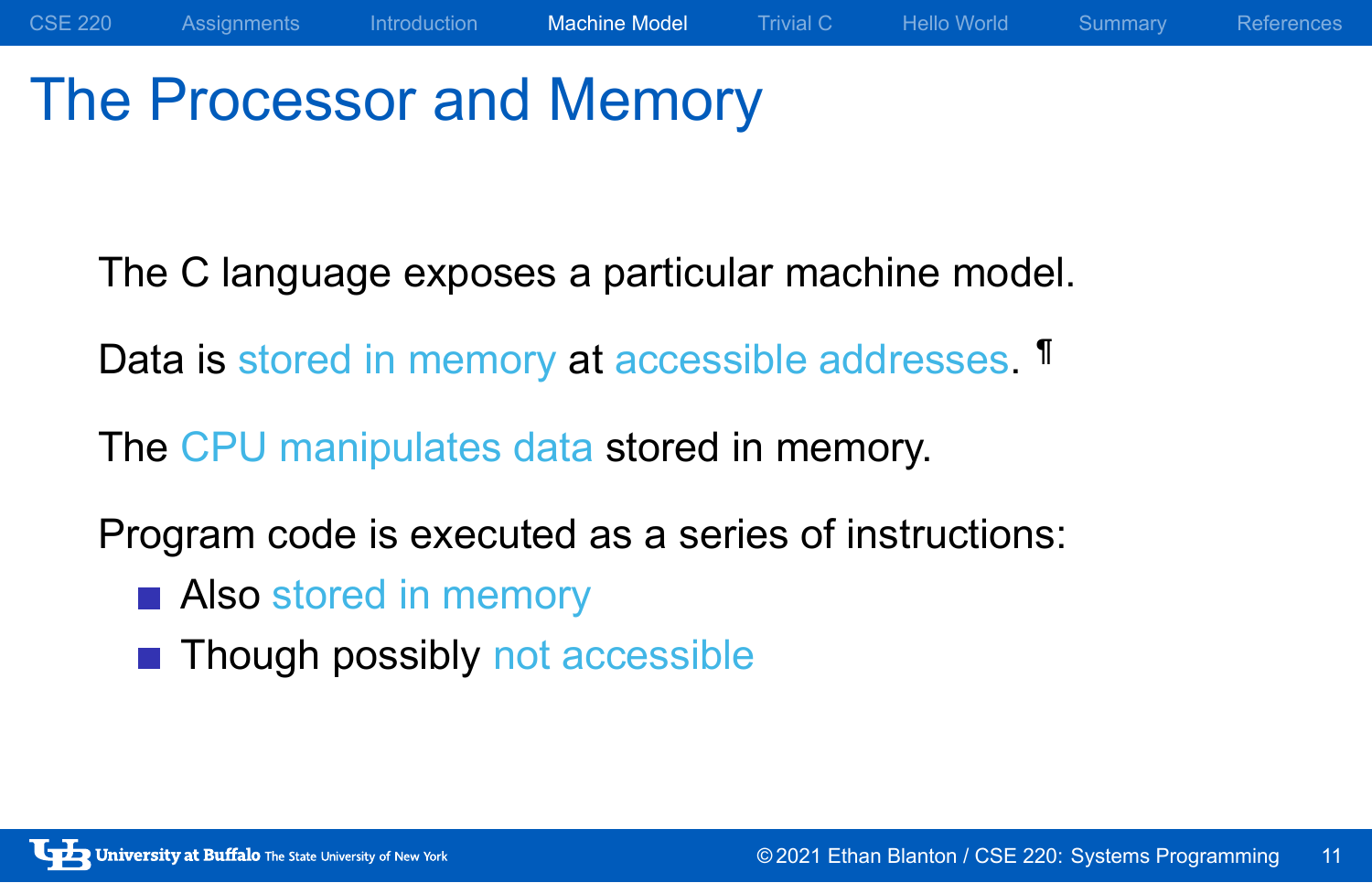## A Dedicated Computer

Most modern, multi-tasking OSes (including Unix) provide a particular model.

That model is that each process has its own dedicated machine.

Each process appears to have:

- A dedicated CPU
- Private, dedicated memory
- **Private input and output facilities**

That isn't strictly true, but it is approximated by the OS.

The OS provides mechanisms to share resources in this model.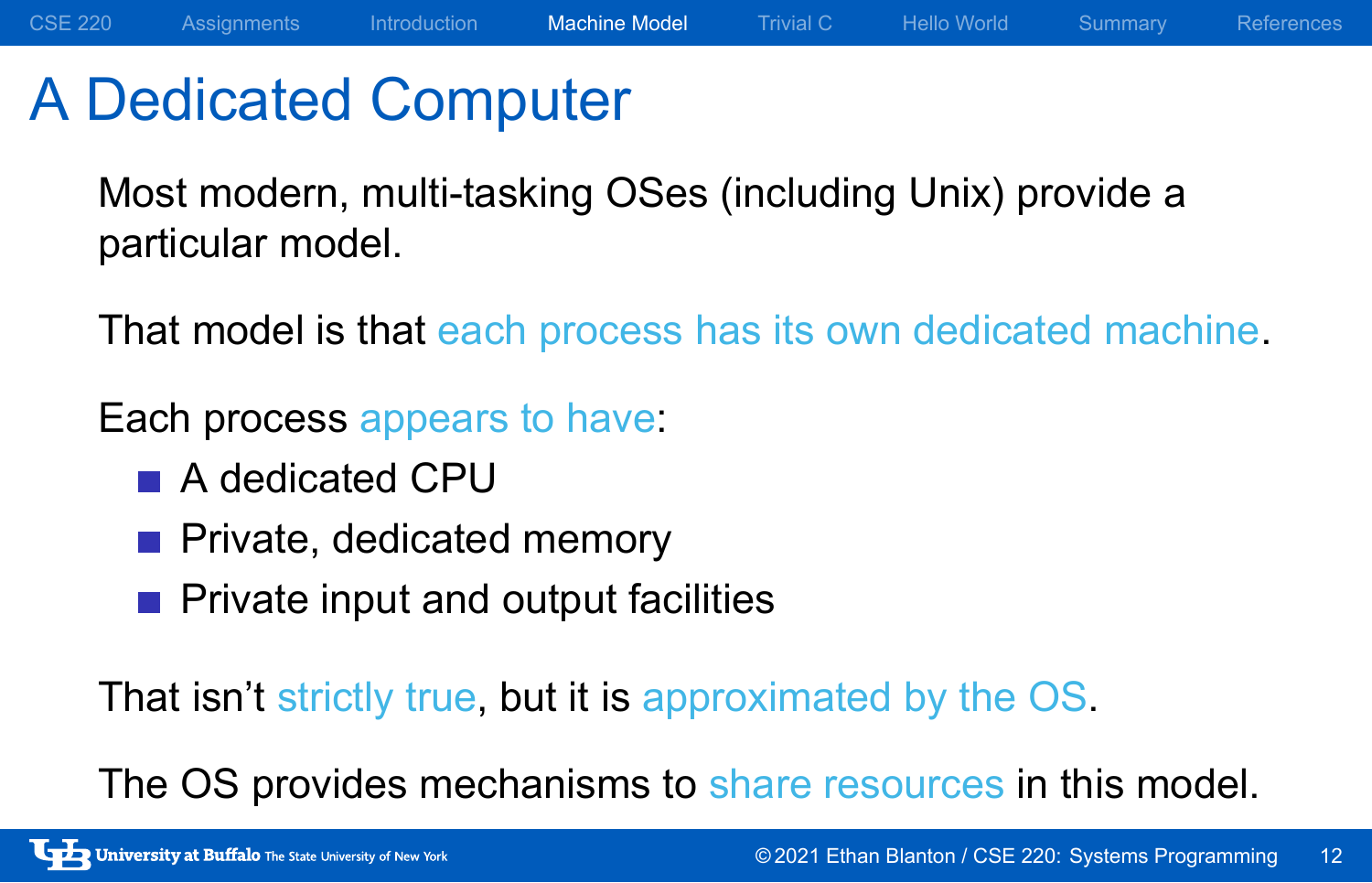# Programs as Instructions

C programs<sup>3</sup> are translated into machine instructions.

The computer executes these instructions in order. **T** 

Instructions are things like:

- Add two numbers together
- Compare a number to zero
- Store a number to a location in memory

As we will see, it's all numbers.

3 Indeed, all programs!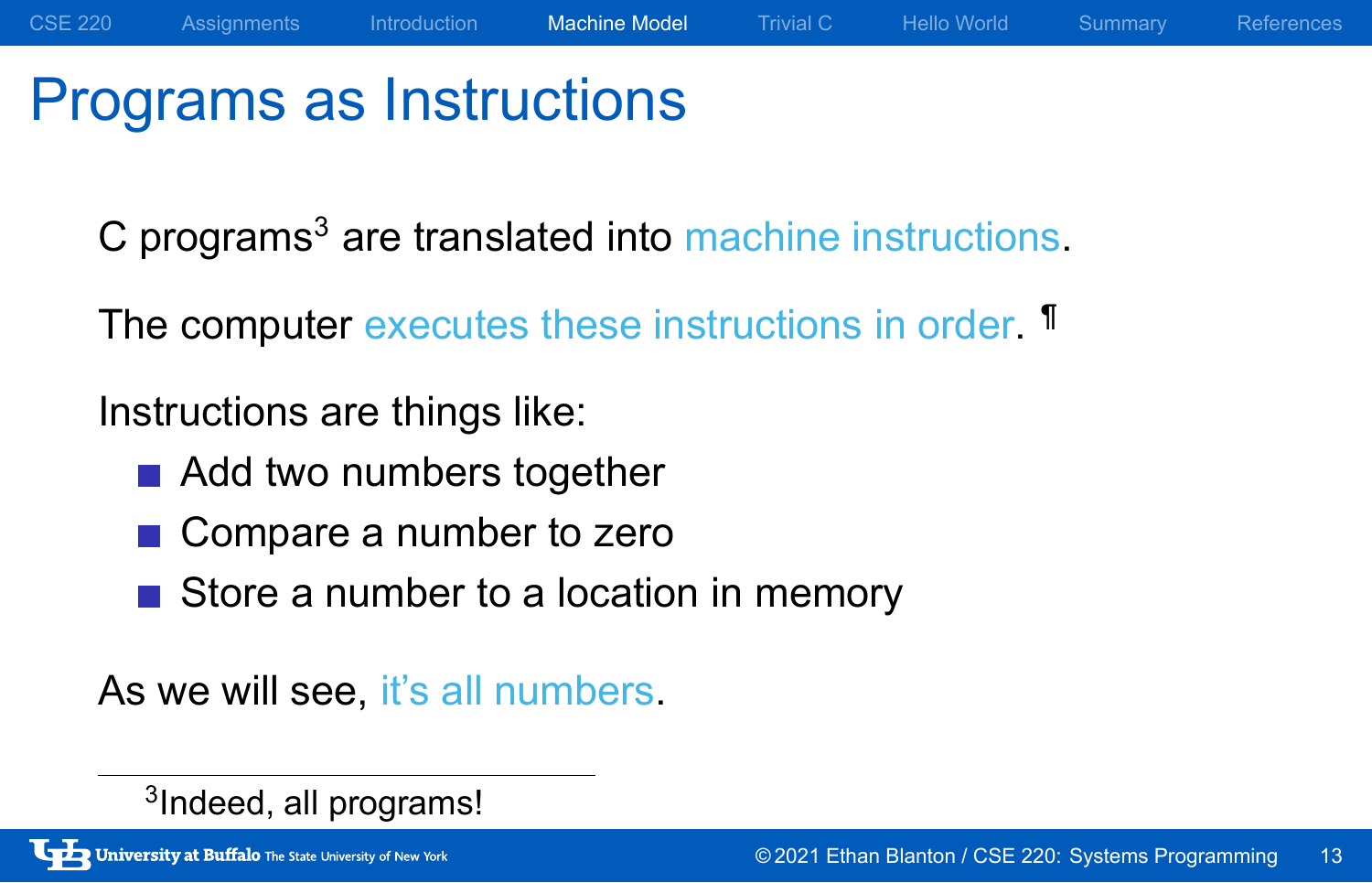## main()

Every C program starts with the function main(). <sup>¶</sup>

```
int main () {
    return 0;
}
```
Every C function:

- takes zero or more parameters
- $\blacksquare$  returns a single value

All arguments are pass-by-value, which means they are copies of whatever is passed to them.

C program statements end with a semicolon (;).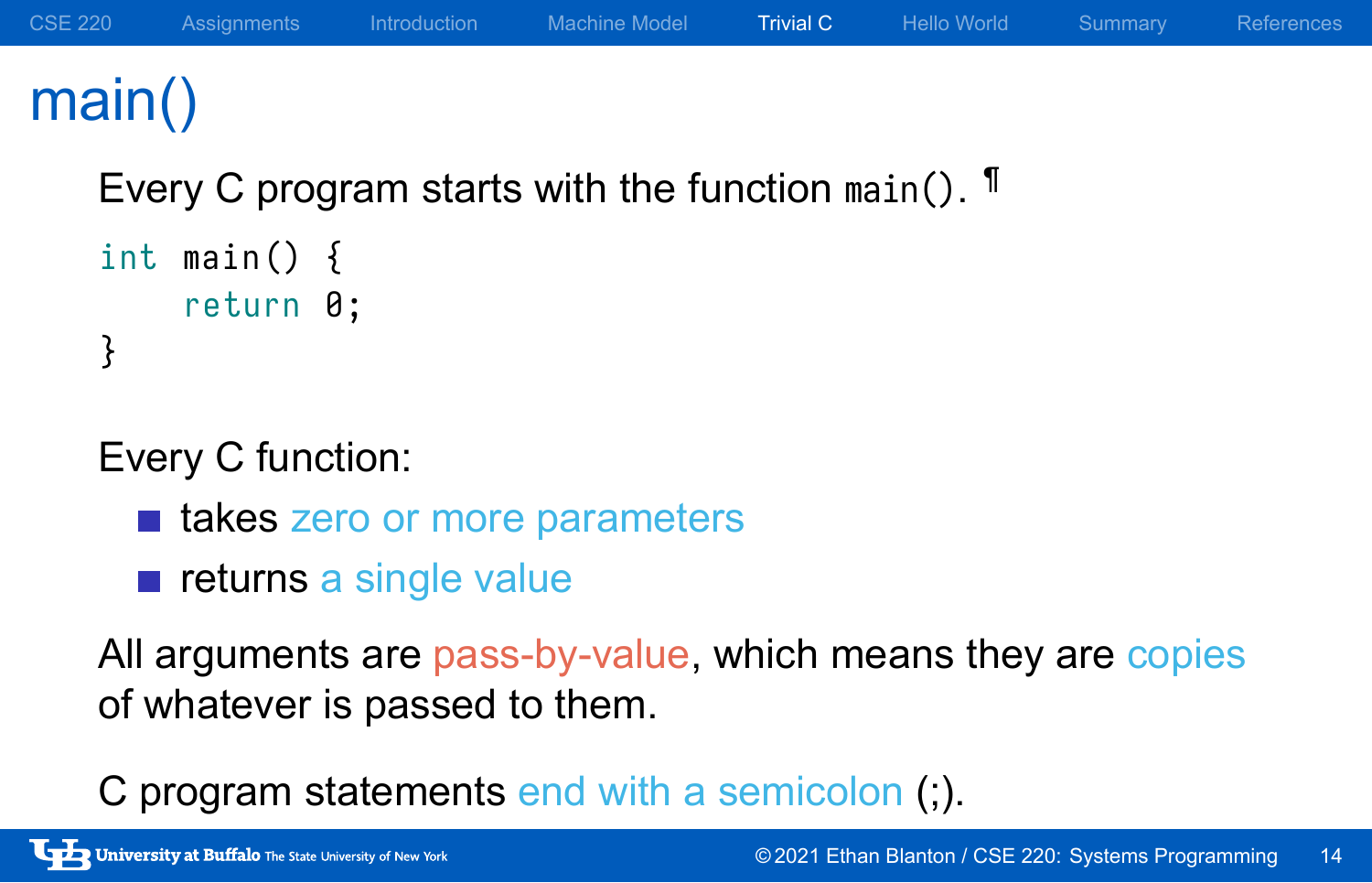# Program Arguments

The main() function is given two parameters:

int main (int argc, char \*argv[]) Return value Parameter list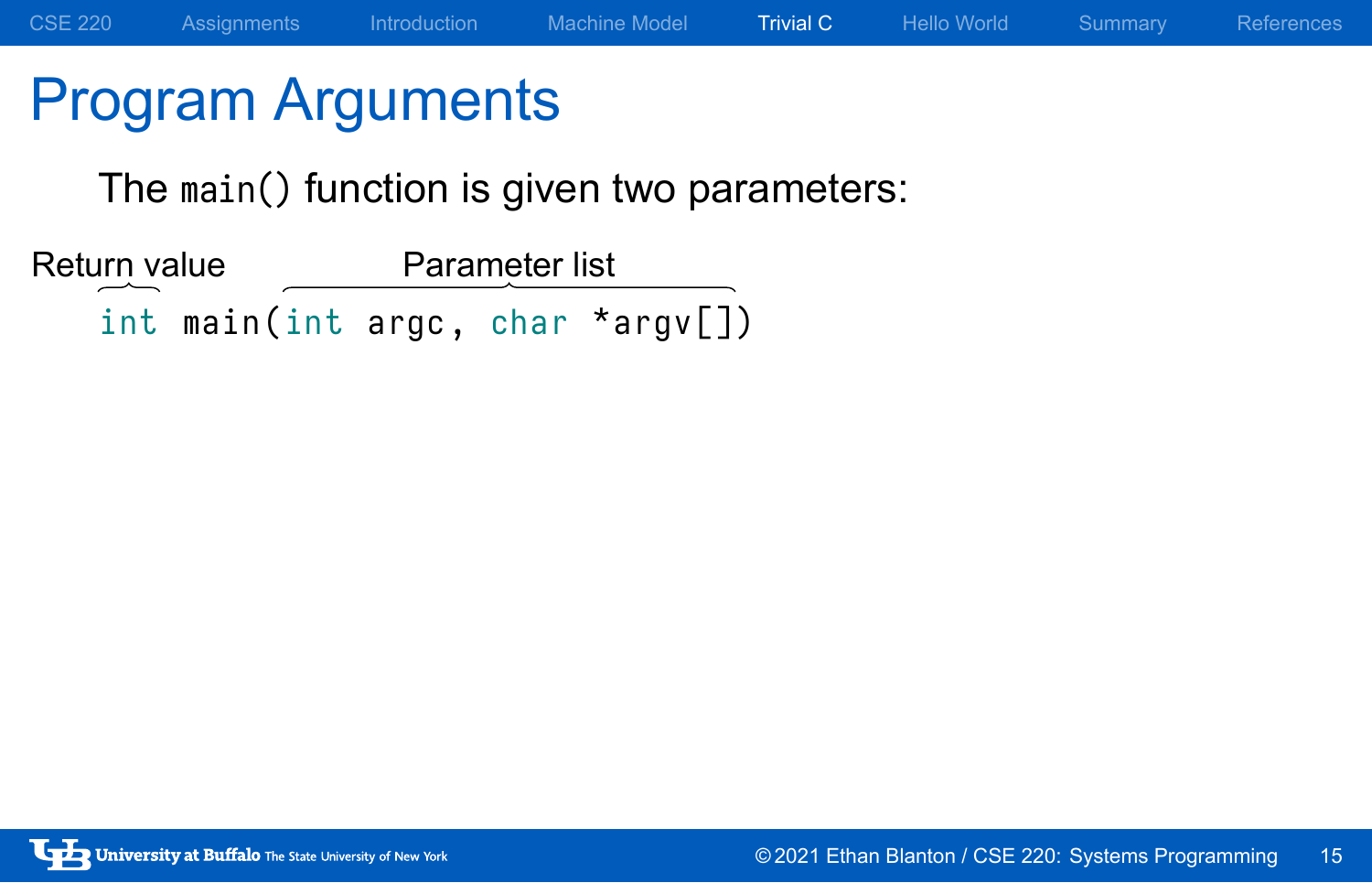# Program Arguments

The main() function is given two parameters:

```
int main(int argc, char *argv[])
       First parameter
```
The first is an integer containing the number of arguments passed to the program on the command line.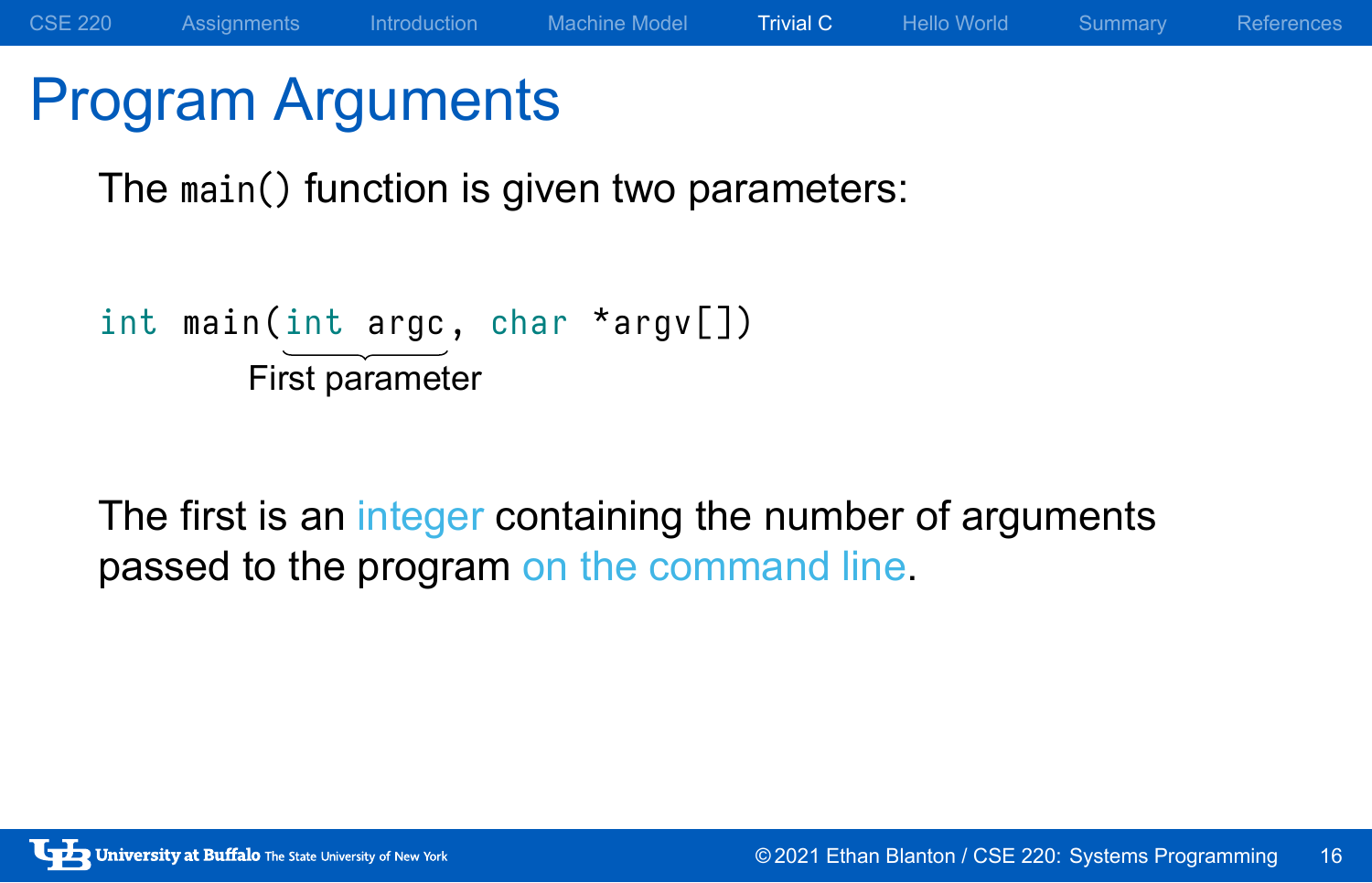## Program Arguments

The main() function is given two parameters:

```
int main (int argc, char *argv[])
                   Second parameter
```
The first is an integer containing the number of arguments passed to the program on the command line.

The second is the program arguments as an array of strings. (We will discuss strings and arrays more later.)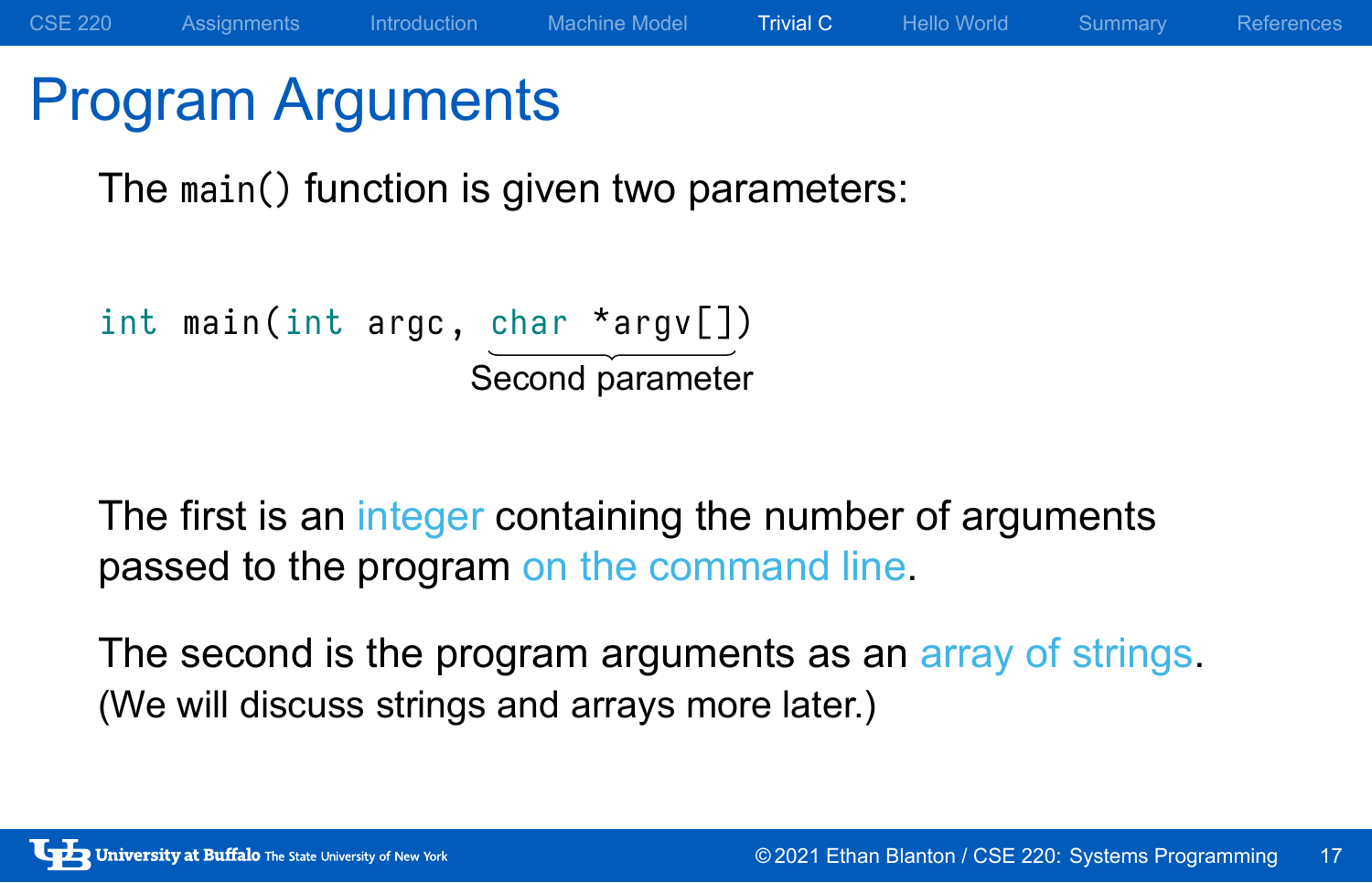### Program Arguments

The main() function is given two parameters:

```
int main(int argc, char *argv[])
        Type Name
```
The first is an integer containing the number of arguments passed to the program on the command line.

The second is the program arguments as an array of strings. (We will discuss strings and arrays more later.)

Each parameter has a type and a name.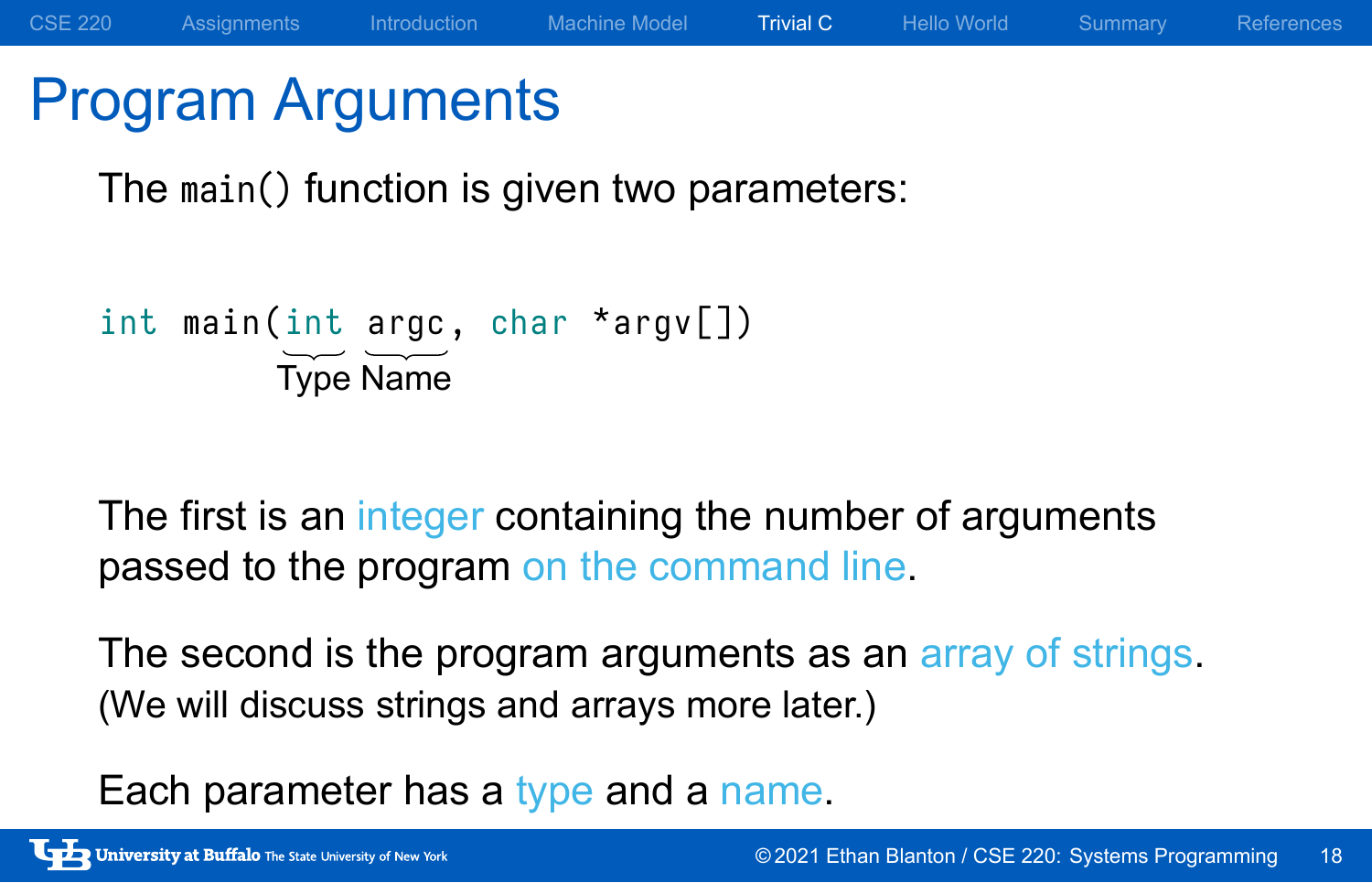# Aside on Slide Syntax

\$ gcc program.c -o program

The \$ indicates the terminal prompt.

- Please do not type this you will get an error!
- You should type everything that follows the \$

This is a good time to brush up on your Unix basics:

■ Quick tutorial:

https://www.digitalocean.com/community/tutorials/an-introduction-to-linux-basics

■ Comprehensive tutorial https://ryanstutorials.net/linuxtutorial/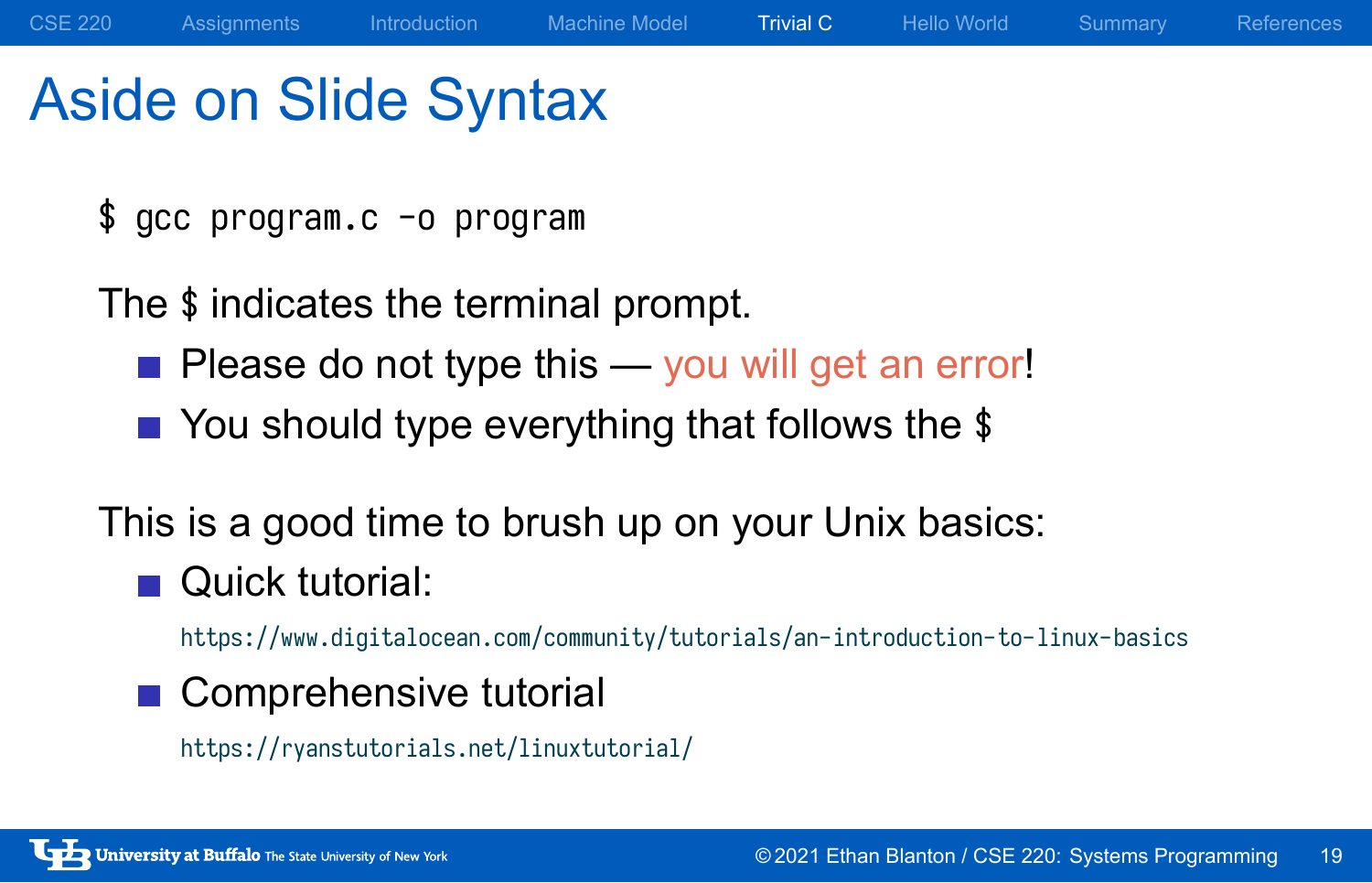# Compiling the Example

Assume that this code is in trivial.c:

```
int main () {
    return 0;
}
```
We can compile it into an executable as follows:<sup>4</sup> \$ gcc trivial.c

This will produce the file a.out, which is a native binary.

You can run the binary as follows:

 $$./a.out$ 

<sup>4</sup>K&R uses cc, which will also work.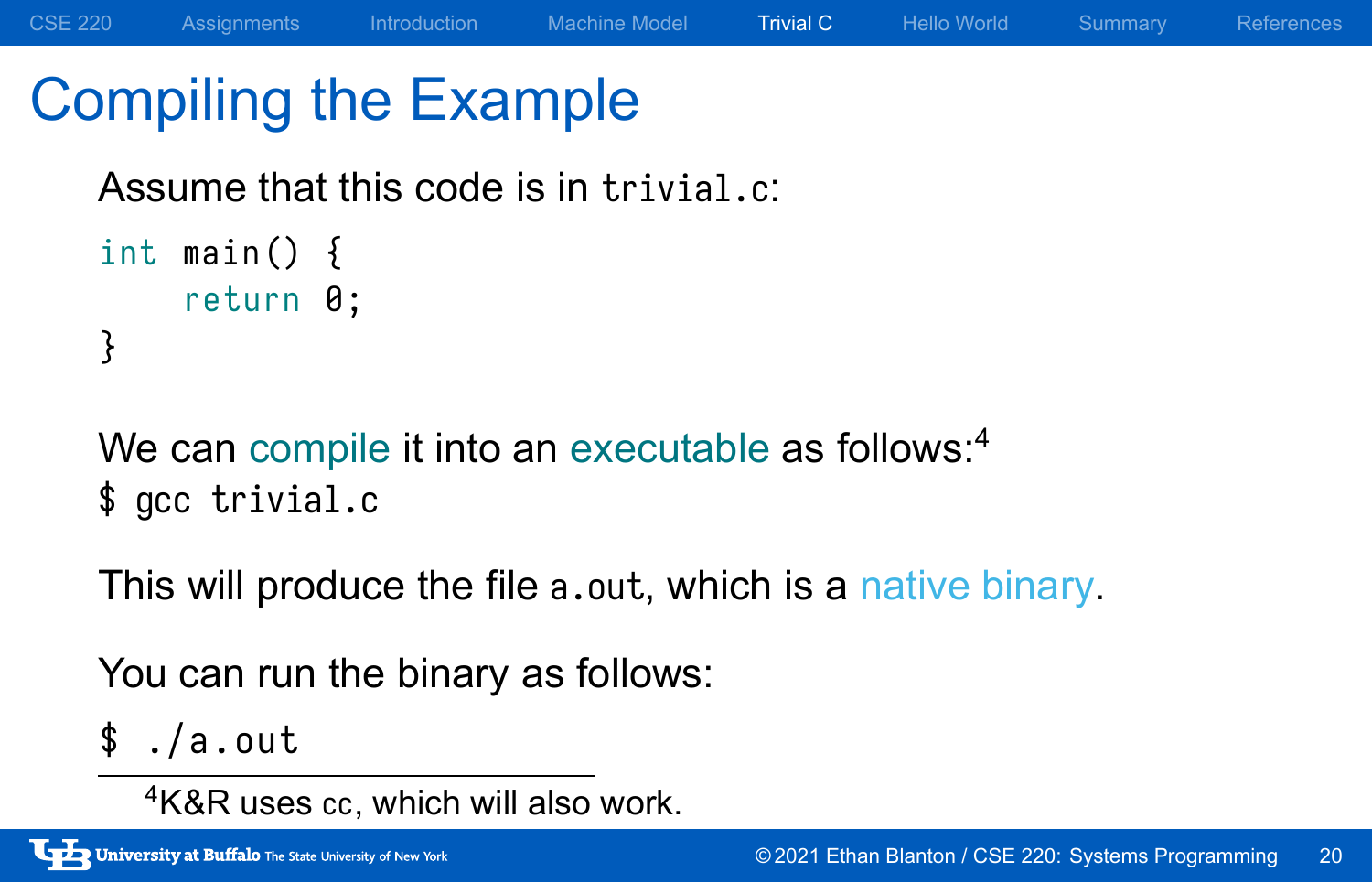# Developing Hello World

"Hello World" is a classic first program when learning a language.

We will develop a Hello World together.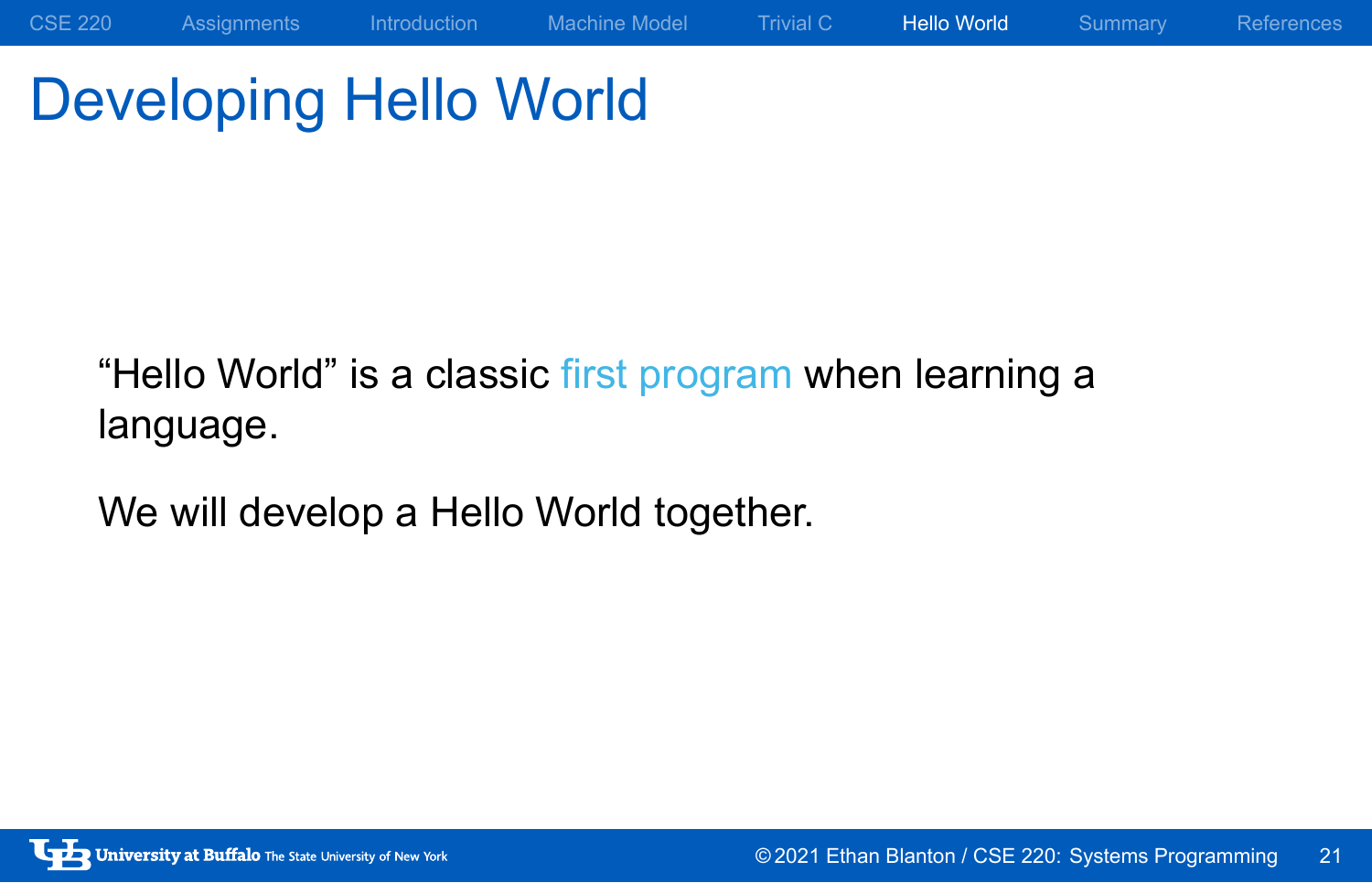# **Summary**

- C is a high level language used in systems programming.
- **Architectural details are important in C.**
- The C/POSIX model is:
	- A dedicated machine for each program
	- Sequential execution of program instructions
	- Data is stored in accessible, addressed memory
- We explored some trivial C programs.

*Remember your required readings!*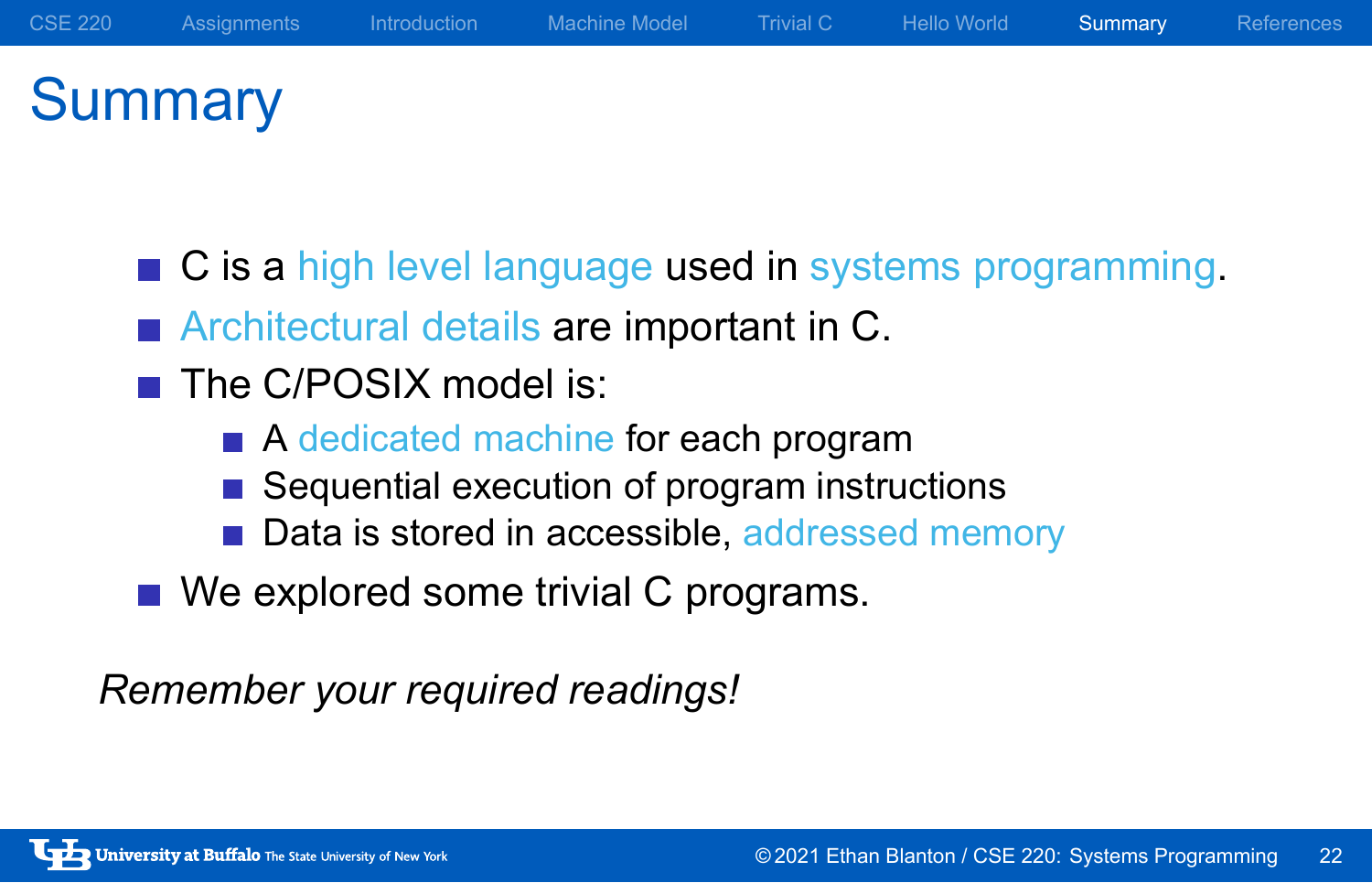Next Time …

- **More about types**
- **Nariable declaration and usage**
- C Strings
- **Looping**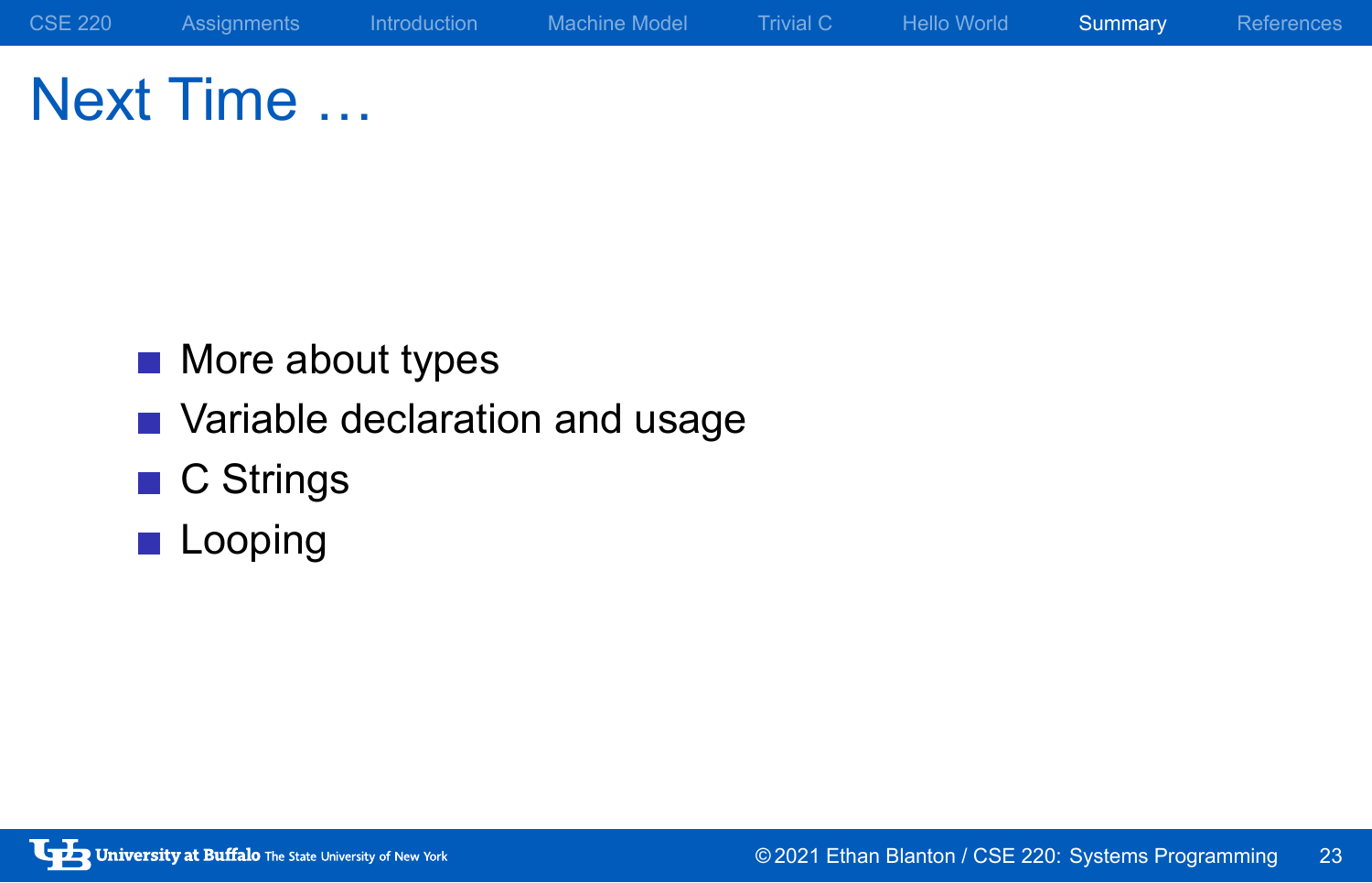# References I

### **Required Readings**

- [1] *Course Syllabus*. https://www.cse.buffalo.edu/~eblanton/course/cse220-2021-0s/materials/syllabus.pdf.
- [2] Brian W. Kernighan and Dennis M. Ritchie. *The C Programming Language*. Second Edition. Introduction, Chapter 1. Prentice Hall, 1988.